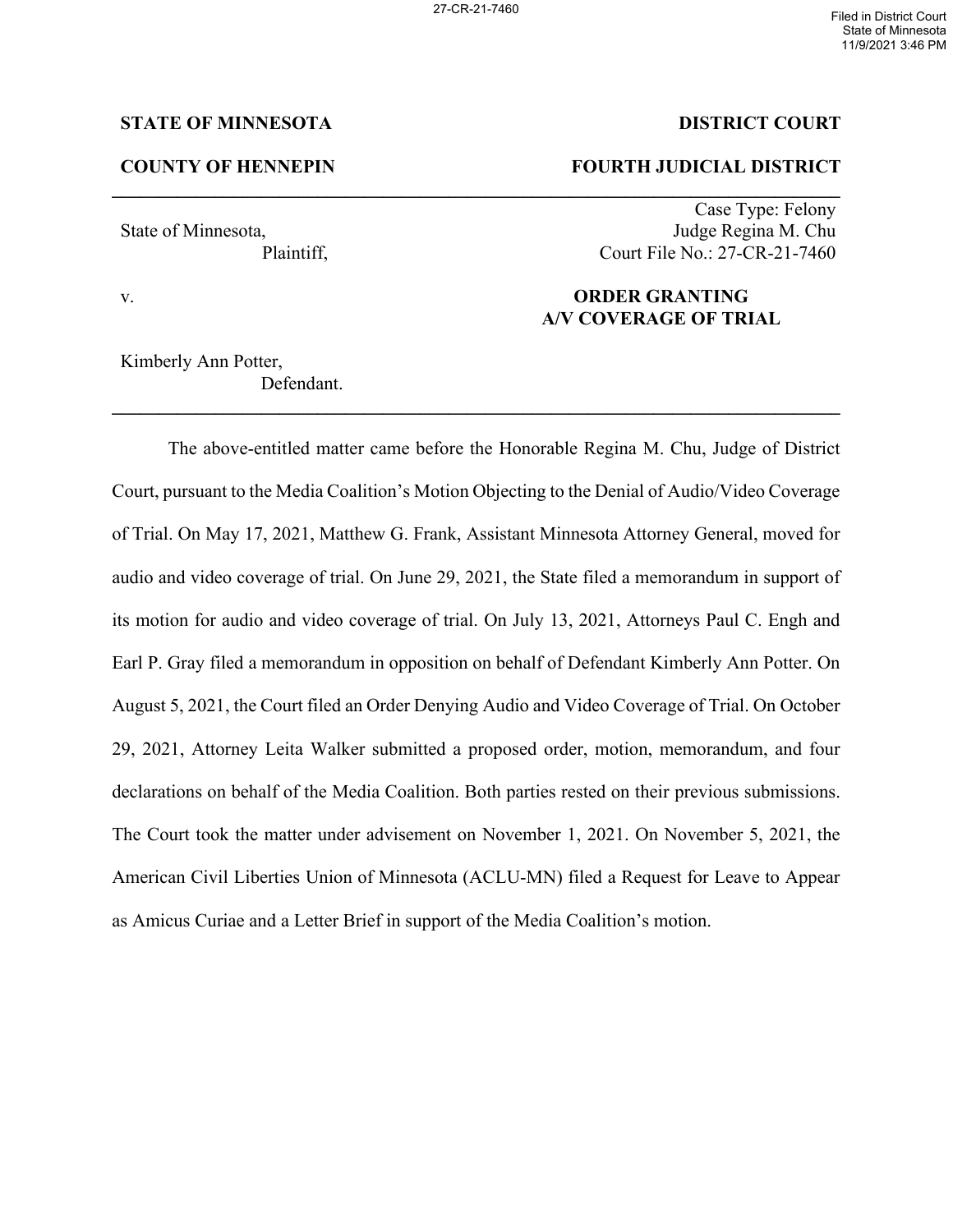#### **MEMORANDUM**

The Court initially denied audio and video (A/V) coverage of the trial on August 5, 2021. At that time, this Court, like many Minnesotans, anticipated the COVID-19 pandemic would be on the wane by November 30, the trial date. That has not turned out to be the case. The fastspreading Delta variant has resulted in increasing infections and hospitalizations in the state. The variant poses a threat of infection, even among those fully vaccinated.

Between October 25 and November 7, Hennepin County reported approximately 7,315 new COVID-19 cases. In the last three days, the Minnesota Department of Health has reported 7,173 new COVID-19 cases, marking a continued rise in infection rates. At present, 1,122 Minnesotans are hospitalized with COVID-19, which is the highest figure since 2020. Additionally, approximately one out of every ten COVID-19 tests are coming back positive. If this year's iteration of the pandemic follows the same trajectory as that of 2020, infection rates may very well double by the date of trial.

Ongoing pandemic concerns are front and center in informing this Court to reconsider its original decision prohibiting A/V coverage. Furthermore, public and media interest in the case appears to be more substantial than originally thought. The 45 seats in the "public overflow" courtroom at the Family Justice Center (FJC) will likely be insufficient to accommodate those who wish to view the trial and there is a risk of crowds gathering at the FJC, exposing staff and those who might seek to attend the trial to the risk of infection. It simply does not make sense given the current state of the pandemic to take unnecessary risks to public health and safety.

The recent protest at the presiding judge's home needs to be addressed. The unfortunate timing suggests the protest had an impact on the Court's decision to allow A/V coverage. The honest answer is the protest did not have any impact on the Court's decision, nor should it. The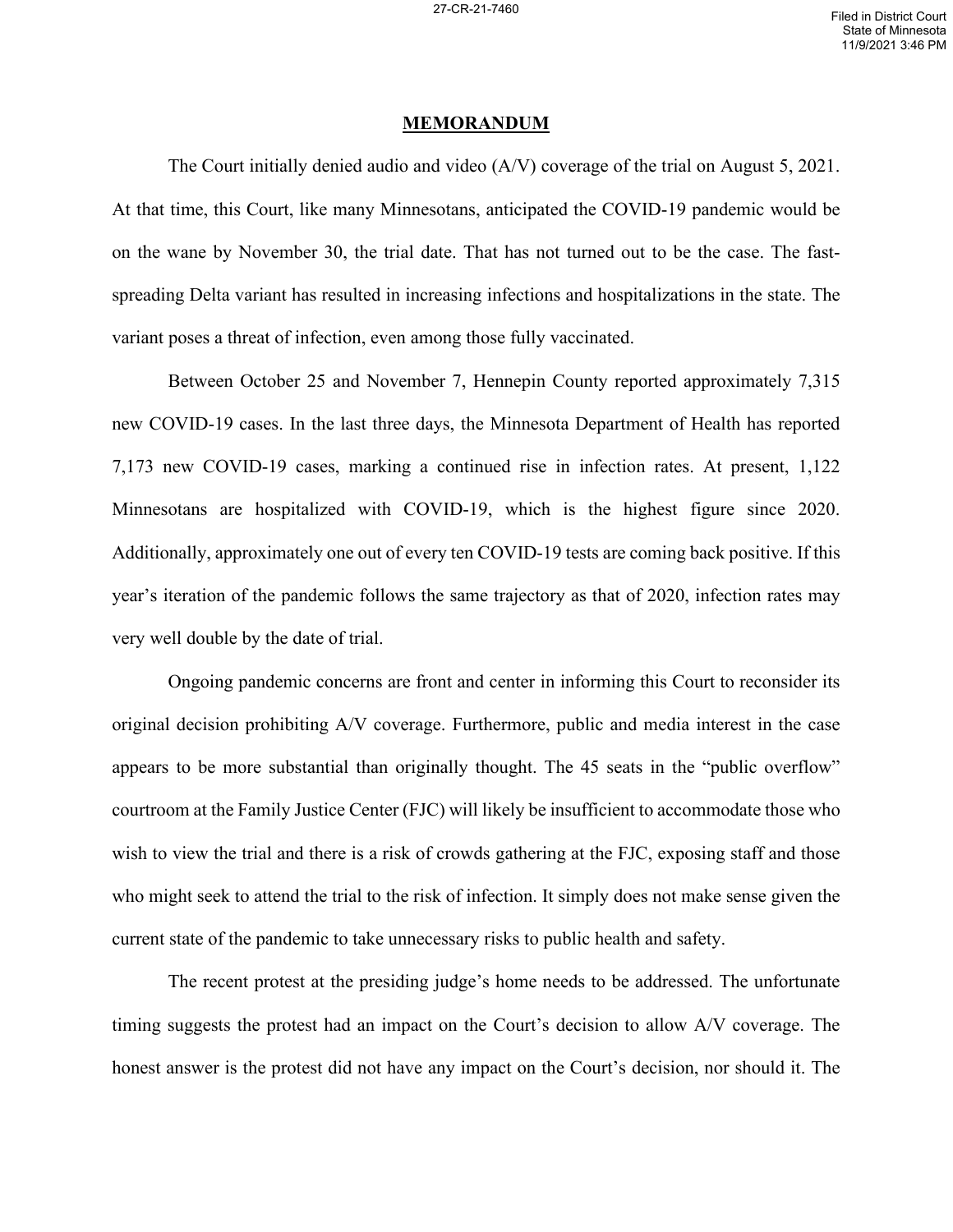Court's decision to allow A/V coverage was made before the protest and it is based solely on concerns for public health and safety given the ongoing pandemic.

The bedrock of our democracy is the rule of law and that means we must have an independent judiciary and judges who can make decisions independent of the political winds that are blowing, protests or attempts at intimidation. Judges sometimes properly change their minds because of changed circumstances—the Court has here. The Court's decision most emphatically is not a reflexive response to the recent protests at the presiding judge's home.

The Court recognizes that Defendant does not wish her trial to be televised and has objected to A/V coverage on due process grounds. There is no *per se* rule prohibiting cameras in courtrooms, nor is it an automatic due process violation. *See, e.g.*, *Chandler v. Florida*, 449 U.S. 560, 574 (1981). Courts in other jurisdictions warn against the possibility of conducting a "carnival-like" trial, and thereby prejudicing the defendant. *State v. Smart*, 136 N.H. 639, 657 (1993). The presence of a camera in the courtroom does not compromise the jury's ability to judge a defendant fairly. *Chandler*, 449 U.S. at 581 (citing *Murphy v. Florida*, 421 U.S. 794, 800 (1975)). A defendant must demonstrate with specificity that the "presence of cameras impaired the ability of the jurors to decide the case on only the evidence before them or that their trial was affected adversely by the impact on any of the participants of the presence of cameras and the prospect of broadcast." *Id.* 

Televising the trial will not and does not violate Defendant's right to a fair trial.<sup>[1](#page-2-0)</sup> The Chauvin trial should allay any trepidations about cameras in the courtroom. The Court intends to

<span id="page-2-0"></span><sup>&</sup>lt;sup>1</sup> Parallel to the defendant's right to a public trial is the press and general public's First Amendment right of access to public trials. *Richmond Newspapers, Inc. v. Virginia*, 448 U.S. 555, 573, 580 (1980); *Globe Newspaper Co.*, 457 U.S. at 605-06; *Waller v. Georgia*, 407 U.S. 39, 44 (1984). The public has an interest in ensuring that a criminal defendant is "fairly dealt with and not unjustly condemned." *Gannett Co.*, 443 U.S. at 380; *see also Estes v. Texas*, 381 U.S. 532, 538-39 (1965). "Public scrutiny of a criminal trial enhances the quality and safeguards the integrity of the factfinding process, with benefits to both the defendant and to society as a whole." *Globe Newspaper Co.*, 457 U.S. at 606 (citation omitted). Here, the Court need not address the alleged constitutional violation under the First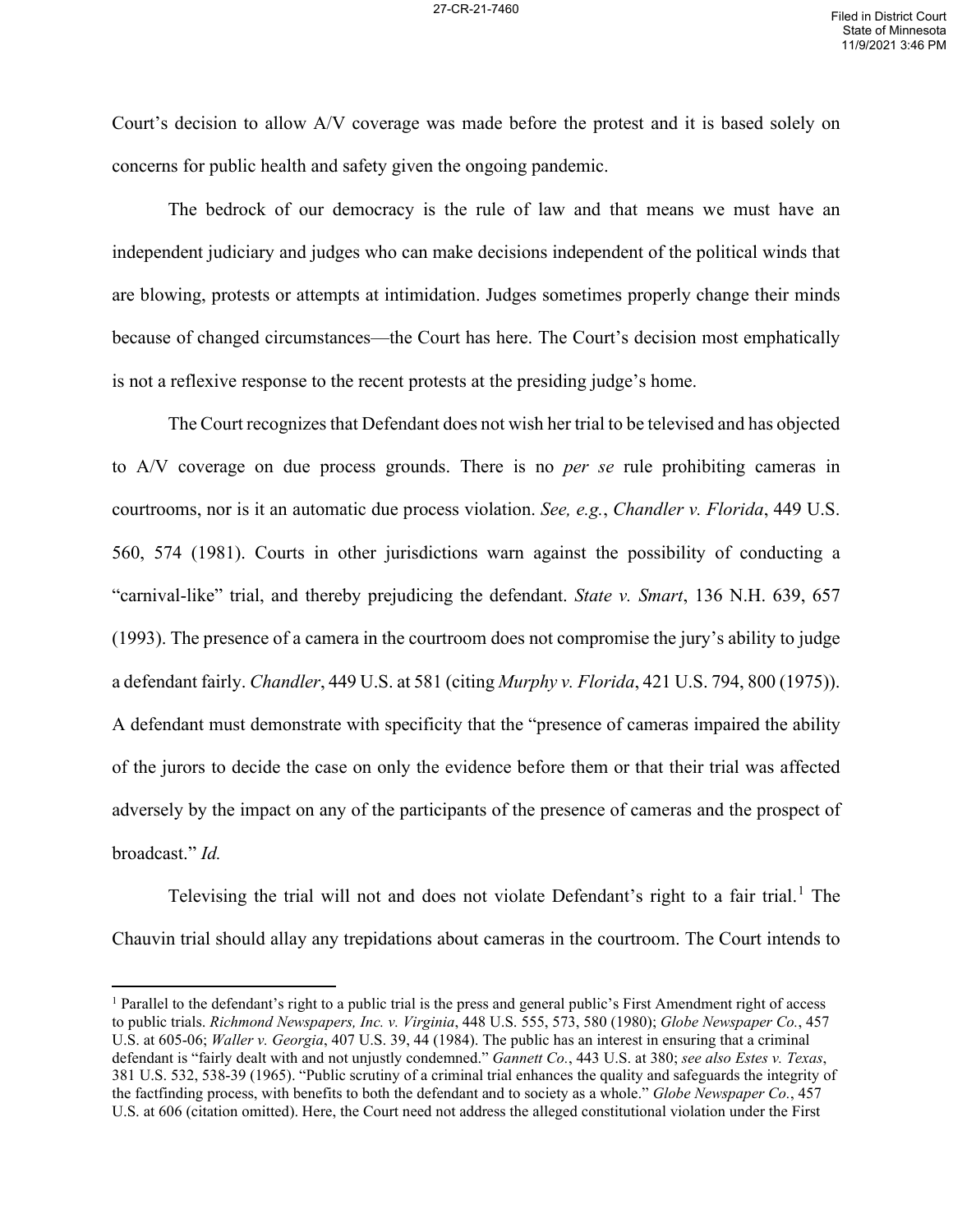use a qualified media organization, with the same limitations imposed by Judge Cahill in the Chauvin trial. For the foregoing reasons, A/V coverage of the trial will be allowed, in accordance with the following order.

## **ORDER**

- 1. The jury trial to be held in the above-captioned case commencing November 30, 2021 may be recorded, broadcast, and livestreamed in audio and subject to the conditions listed below.
- 2. Audio and video recording, broadcasting, and livestreaming will be allowed only from Courtroom 1856, the trial courtroom, of the Hennepin County Government Center and only during trial sessions. Only matters that are on the record are subject to audio coverage. Sidebar discussions among the Court and counsel will be presumed to be off the record unless the Court indicates otherwise. Off the record matters may be covered by video, but only when the judge is on the bench and the trial is in session.
- 3. No photography, still photography, or audio recording may be conducted in any other Hennepin County Government Center location where the use of recording devices is otherwise prohibited.
- 4. Up to three video cameras may be installed in the trial courtroom: one in the back of the courtroom facing the witness stand, one on the wall behind the jury box, and one on or near the bench facing the lectern where counsel examines witnesses. After trial begins, cameras will not be moved from their fixed positions.

Amendment. The Media Coalition's argument on that point is moot. Rather, the current state and trajectory of the COVID-19 pandemic necessitates a deviation from the Minnesota General Rules of Practice.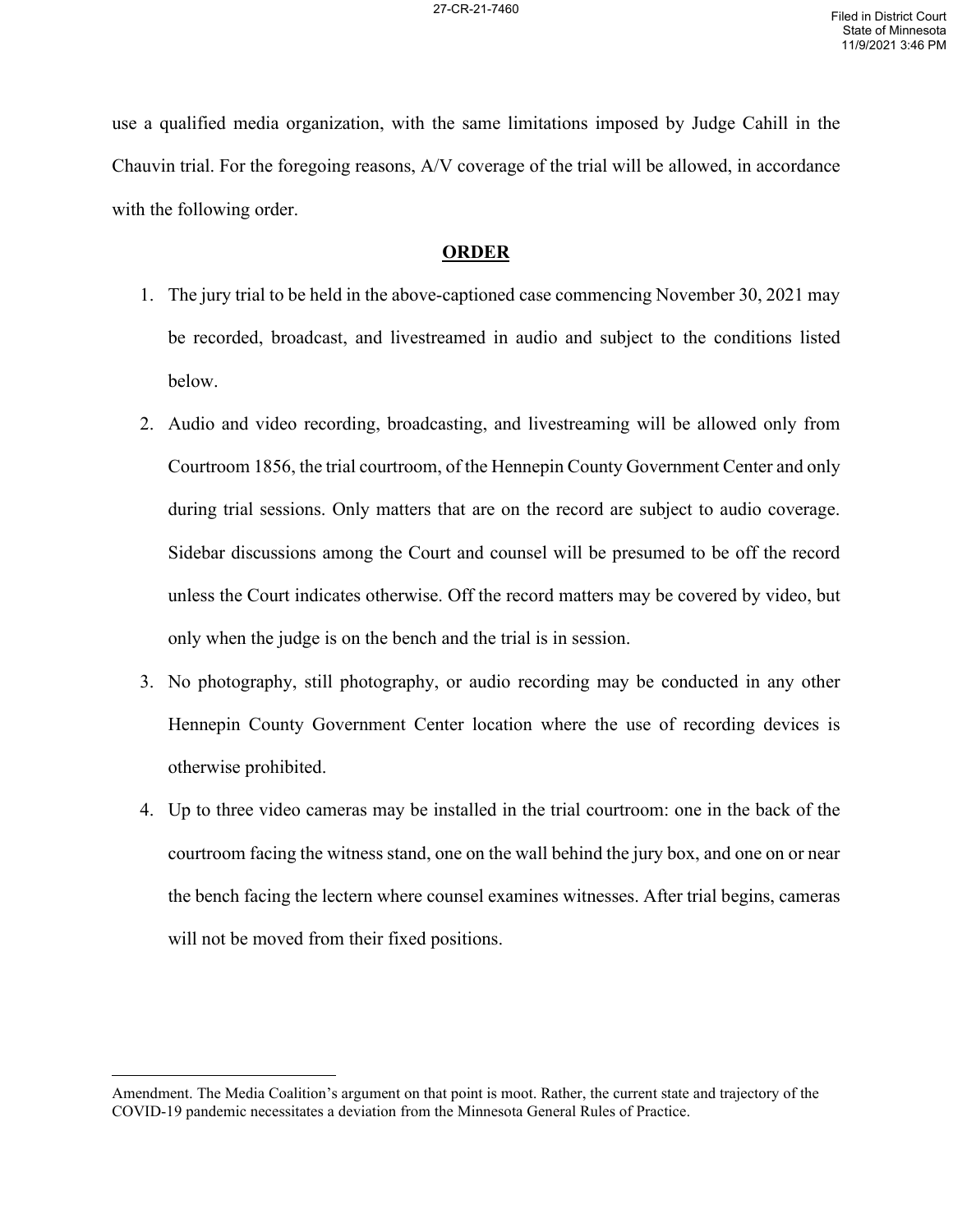- 5. Video cameras will be installed and operated by a single media organization ("Pool Producer"), selected by the Court, that is experienced in televising court proceedings. The Pool Producer will also be responsible for producing a single transmission feed to the Court for use in overflow courtrooms and to media outlets for recording, broadcasting, and livestreaming. The Pool Producer will not be compensated for its operation of the cameras and production of the single transmission feed. Neither the Pool Producer nor any media outlet will hold a copyright or any other intellectual property right for any of the raw footage from cameras or the single transmission feed that is produced that would prevent any other media outlet or entity from using, broadcasting, or sharing the footage or any other free use thereof. The Pool Producer shall also manage an audio, still photography, and video feed from the computers being used to publish exhibits to the jury and may include such footage in its production of the single transmission feed. Finally, the Pool Producer will provide a "YouTube ready" version of the single transmission feed for the Minnesota Judicial Branch to use as it wishes.
- 6. Pan, tilt, and zoom (PTZ) functions of cameras may be used at the discretion of the Pool Producer, but with the following limitations:
	- a. No juror or potential juror shall appear in any video at any time. Audio of potential jurors during jury selection will be allowed, except that no audio shall be allowed for any in camera examination of a juror pursuant to Minn. R. Crim. P. 26.02 subd. 4(4).
	- b. No witness under the age of 18 shall appear in any video unless the witness and at least one parent or guardian of the witness consents in writing before the witness is called. Audio coverage shall be allowed regardless of whether video is allowed.